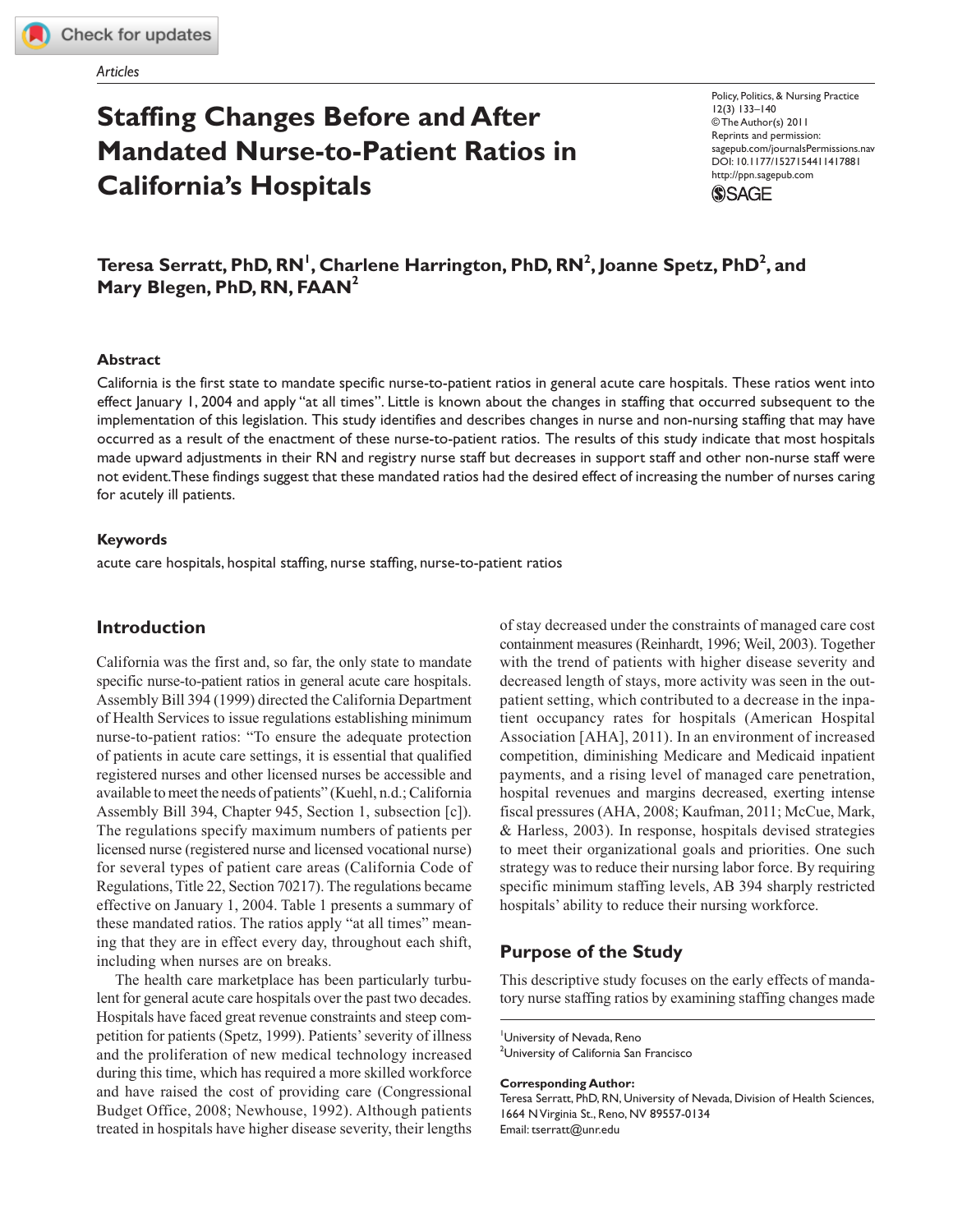| Type of unit                         | Initial minimum ratio (January 2004) | Final minimum ratio |
|--------------------------------------|--------------------------------------|---------------------|
| Critical care                        | 1:2                                  | Unchanged           |
| Operating room                       | $\left  \cdot \right $ <sup>a</sup>  | Unchanged           |
| Labor and delivery                   |                                      |                     |
| Perinatal                            | 1:2                                  | Unchanged           |
| Antepartum                           | 1:4                                  | Unchanged           |
| Postpartum                           |                                      |                     |
| Mother-baby couplets/multiple births | 1:4/1:8                              | Unchanged           |
| Mother's only                        | 1:6                                  | Unchanged           |
| Combined labor/delivery/postpartum   | 1:3                                  | Unchanged           |
| Pediatric                            | 1:4                                  | Unchanged           |
| Emergency department                 | 1:4                                  | Unchanged           |
| Critical care patient                | 1:2                                  | Unchanged           |
| Critical trauma patient              | $\vert \cdot \vert$                  | Unchanged           |
| Step down                            | 1:4                                  | 1:3 <sup>b</sup>    |
| Telemetry                            | 1:5                                  | $1:4^c$             |
| Medical/surgical                     | 1:6                                  | 1:5 <sup>d</sup>    |
| Specialty care                       | 1:5                                  | $1:4^e$             |
| Psychiatric                          | 1:6'                                 | Unchanged           |

#### **Table 1.** Minimum Nurse-to-Patient Ratios

a. Operating room: at least one registered nurse assigned to duties of the circulating nurse. In addition, one person must serve as a scrub assistant who may be a licensed nurse, an operating room technician, or other competent person not assisting in the surgery.

b. Step down: As of January 1, 2008, the ratio decreased.

c. Telemetry: As of January 1, 2008, the ratio decreased.

d. Medical/surgical: As of January 1, 2005, the ratio decreased.

e. Specialty care: As of January 1, 2008, the ratio decreased.

f. Psychiatric: This type of unit only may include licensed psychiatric technicians as well as licensed vocational nurses; not to exceed 50% of the licensed nurses on the unit.

by California hospitals following implementation of the ratios. It compares RN, LVN, Nursing Assistant, Registry Nursing (staff not employed directly by the individual hospital—also known as contract, agency, and supplemental staff) as well as other support and nonnurse professional staff between fiscal years 2000 and 2006. Economic theory (Folland, Goodman, & Stano, 2009) suggests that hospitals faced with increased nurse staffing costs may utilize personnel cost containment strategies to mitigate this financial impact. Therefore, this study also examines whether hospitals that increased their RN staffing levels to comply with the new requirements reduced other types of nursing, support, and professional staff.

#### **Review of the Literature**

Currently, only four studies have been published on the effects of the mandated nurse-to-patient ratios on staffing in general acute care hospitals. One of the first of these studies, conducted by Donaldson et al. (2005) found the mean total RN hours of care per patient day increased by 20.8% on medical/ surgical units in their sample of 268 patient care units within 68 California hospitals, and the mean total licensed hours of care (i.e., by RNs and LVNs) increased by 17.8%. The mean total nursing hours of care per patient day (including RN, LVN, and unlicensed hours of care) increased by 7.4%. Compliance with nurse staffing ratios in medical/surgical units was found to be 90% prior to the implementation and 97% in the first two quarters of 2004.

In a follow-up study of 64 hospitals and 187 patient care units, Bolton et al. (2007) found an overall increase of 1.5 hr of RN care per patient day in medical/surgical units in their study between 2002 and 2006. In addition, an increase of 1 hr was noted in RN care per patient day in step-down units. The percentage of care provided by RNs increased by 11.2% in medical/surgical units and by 4.8% in step down units. They also found a 2% reduction in the use of LVNs in both medical surgical units and step-down units. The use of unlicensed nursing care staff decreased by 9% in medical/surgical units and by 3% in step-down units.

Another study explored whether use of LVNs increased in response to the mandated nurse-to-patient ratios and whether nonnurse ancillary support staff were reduced (Aiken et al., 2010). Based on 1,311 registered nurse responses to a survey conducted in 2006, the researchers found 88% of the California medical-surgical respondents reported that they had cared for 5 patients or fewer on their last shift.

Fifteen percent of all California RN respondents (*n* = 9,257) reported an increase in the use of LVNs in providing patient care whereas 25% reported a decrease in LVN use. One third of California RNs in this study reported that use of unlicensed assistive personnel decreased. In addition, 30% reported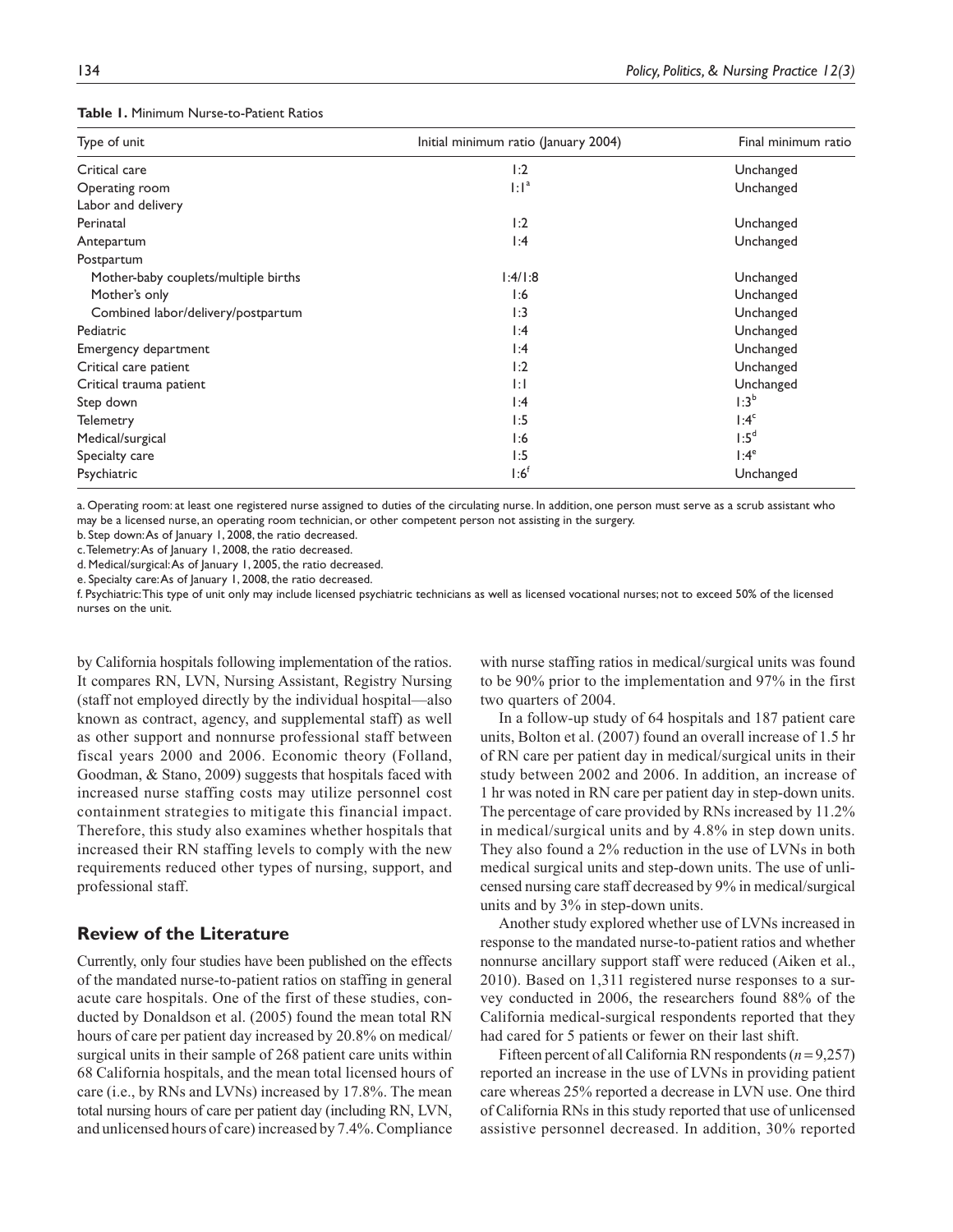increased float-pool nurse coverage and 43% reported an increase in supplemental or agency nurse use. Nonnursing support staff (e.g., housekeeping, unit clerks) decreased according to 27% of the California "all nurses" participants.

Another study, conducted by Spetz et al. (2009) examined how California's staffing regulations affected different hospitals categorized by mix of patients, financial status, and type of ownership. Using data from annual hospital financial disclosure reports submitted by 410 general acute care hospitals to the California Office of Statewide Hospital Planning and Development (OSHPD), the authors found that in 1999 RN hours per patient day averaged just more than 5.0. By 2006, RN hours per patient day had increased to nearly 6.25 hr per patient day. This study also found registry nurse hours per patient day had increased from less than 0.5 to nearly 1.0 and LVN and nursing assistant hours per patient day remained fairly stable.

These four studies all indicate an overall increase in medical/surgical RN care hours per patient day after the implementation of nurse-to-patient ratios. There were mixed findings for contract/agency nurse, LVN, and unlicensed personnel use. In the one study examining changes in the use of support staff (staff who are not part of the nursing unit labor force, such as housekeeping personnel and unit clerks), there is some indication that reductions in some hospitals may have been made. Findings from these early studies are mixed and data sources vary—including voluntarily reported data, aggregate data contained in statewide administrative databases derived from mandatory hospital reports, and surveys of nurses making it difficult to compare or understand differences in study findings.

#### **Method**

#### *Design*

This study utilized data from California Hospital Annual Financial Disclosure Reports. All licensed, nonfederal hospitals in California must submit an annual financial disclosure report to OSHPD, a statewide agency that is part of the California Health and Human Services Agency, within 4 months of the end of their fiscal (accounting) year, which differs from hospital to hospital. The report includes a detailed income statement, balance sheet, statements of revenue and expense, and supporting schedules that are based on a uniform accounting and reporting system developed, maintained, and audited for completeness by OSHPD.

In the Hospital Annual Financial Disclosure Reports, the data are categorized by periods ending between 6/30-6/29 of 2 years (such as 6/30/1999-6/29/2000 and 6/30/2005-6/29/2006). For this study, data in reports from individual hospitals were examined for 2 fiscal years, one before and one after the ratios were implemented (FY 2000 and FY 2006).

#### *Unit of Analysis*

The primary unit of analysis is individual California general acute care hospitals. Inclusion criteria included availability of Hospital Annual Financial Disclosure Reports for a hospital both FY 2000 and FY 2006, complete reporting of mean productive hours for employee RNs and registry nurses for both time periods, and having at least 30 acute adult medical/ surgical beds at the time of the reports. Not all hospital locations submit a separate report because some operate under consolidated licenses (e.g., for a multihospital system), in which case the parent organization may submit a combined report for its hospitals. Hospitals submitting such combined reports were not included in this study, since the unit of analysis for this study was individual hospitals.

Of the 375 potential general acute care hospitals in California, a total of 273 hospitals were included in the analysis. Twenty hospitals did not report mean productive hours for medical/surgical registered and registry nurses in both FY 2000 and FY 2006. Fifteen hospitals began consolidated reporting during this time period and therefore could not be matched with a postratios report. An additional 23 hospitals did not appear on the OSHPD tracking reports (no explanation for the missing reports was available). In addition, between FY 2000 and FY 2006, two hospitals had suspended their operations and 19 had closed. Another 23 facilities were eliminated from this study because they had fewer than 30 acute adult medical/surgical beds.

Data on hospital characteristics (geographic location and changes in occupancy, capacity, patient acuity, payer mix, type of ownership, and system affiliation) were available from the OSHPD files, as well as data describing staffing both licensed nurses (RNs, LVNs), nonlicensed nursing staff and other hospital employees. These hospital characteristics provide a context in which staffing decisions are made. They can either augment or constrain a hospital's financial status and the subsequent staffing strategies hospitals may choose to employ. Categories of staff in patient revenue producing cost centers reported in the OSHPD database include: registered nurses, licensed vocational nurses, nurse aides/orderlies, clerical/administrative, and registry nurses. By the OSHPD (2005) definition, the registry classification includes RNs and LVNs contracted on a temporary basis. However, due to the limited scope of practice for California LVNs in the general acute care hospital setting, registry nurses are predominately RNs (Aiken et al., 2010; Spetz, 2001).

Staff were quantified by measures of productive hours, that is, the total number of hours actually worked and not hours spent "on call." Registry nurses are also reported as total productive hours.

"Other" staff includes those designated under ancillary and general services. Ancillary service staff includes those who perform diagnostic (radiology and clinical laboratory)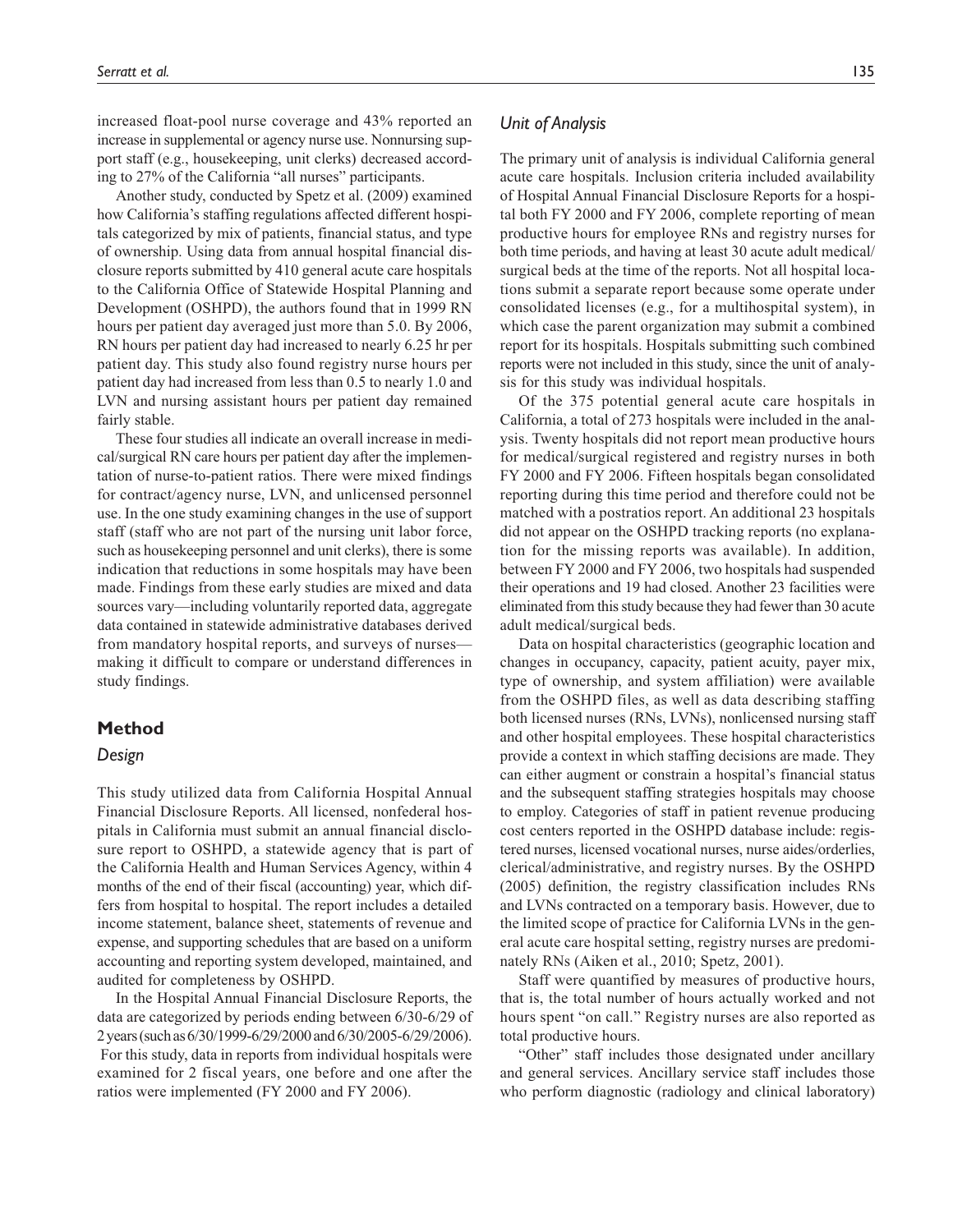|                                          | FY 2000     | FY 2006    | p Value |  |
|------------------------------------------|-------------|------------|---------|--|
| Variables                                | M(SD)       | M(SD)      | M(SD)   |  |
| Nurse staffing                           |             |            |         |  |
| Medical/surgical RN                      | 4.36(1.36)  | 5.16(1.67) | 0.000   |  |
| Medical/surgical LVN                     | 0.92(0.80)  | 0.95(0.87) | 0.932   |  |
| Medical/surgical registry                | 0.30(0.40)  | 0.88(0.89) | 0.000   |  |
| Medical/surgical aide                    | 2.26(1.08)  | 2.37(1.15) | 0.263   |  |
| Medical/surgical clerical/administration | 0.64(0.43)  | 0.70(0.47) | 0.127   |  |
| Medical/surgical $RN +$ registry         | 4.66(1.65)  | 6.04(1.71) | 0.000   |  |
| Hospital-wide RN                         | 5.50 (1.96) | 5.98(2.06) | 0.000   |  |
| Hospital-wide LVN                        | 1.05(0.67)  | 0.98(0.72) | 0.448   |  |
| Hospital-wide registry                   | 0.35(0.41)  | 0.92(0.86) | 0.000   |  |
| Hospital-wide aide                       | 2.08(1.02)  | 2.10(0.86) | 0.615   |  |
| Hospital-wide clerical/administration    | 0.65(0.43)  | 0.69(0.45) | 0.175   |  |
| Hospital-wide $RN +$ registry            | 5.85(2.04)  | 6.89(2.21) | 0.000   |  |
| "Nonnurse" staff                         |             |            |         |  |
| Clinical lab                             | 0.23(0.11)  | 0.20(0.11) | 0.000   |  |
| Physical therapy                         | 0.65(0.52)  | 0.60(0.43) | 0.149   |  |
| Pharmacy                                 | 0.64(0.28)  | 0.71(0.26) | 0.000   |  |
| Radiology                                | 0.53(0.41)  | 1.27(0.49) | 0.000   |  |
| Respiratory therapy                      | 0.35(0.33)  | 0.83(0.39) | 0.000   |  |
| Total general services                   | 6.35(2.89)  | 6.17(2.91) | 0.156   |  |

|  |  | Table 2. Mean Productive Hospital Staffing Hours per Patient Days or Service Volume |
|--|--|-------------------------------------------------------------------------------------|
|  |  |                                                                                     |

Note: RN = registered Nurse; LVN = licensed vocational nurse. Nursing and "nonnurse" staffing variables are reported as mean productive hours and have been adjusted for patient days or units of service ( $p \le 0.05$ , two-tailed).

or therapeutic (respiratory, physical, occupational, and speech therapy) services. General services staff include those associated with the operation and maintenance of the hospital (dietary, laundry and linen, housekeeping, and plant operations and maintenance). The measures for "other" staff are total productive hours.

## **Findings**

For this sample of 273 California general acute hospitals, the mean number of licensed beds increased slightly (219 to 229) between FY 2000 and FY 2006, and the mean occupancy rate increased from 0.53 to 0.58. Mean length of stay decreased from 5.78 days to 5.5 days, and the case-mix index remained relatively stable at 1.07. (Case-mix index is a measure of the complexity of care required or the relative proportion of complex cases for which the hospital provides care; Fetter, Shin, Freeman, Averill, & Thompson, 1980). The mean percentage of Medicare patients remained constant from FY 2000 (44.37%) and FY 2006 (44.21%) and the mean percentage of Medi-Cal increased from 28.74% in FY 2000 to 31.84% in FY 2006. The percentage of insured and other payers (this category includes county indigent programs, third-party payers, other indigent, and other payers) decreased from 26.89% in FY 2000 to 23.91% in FY 2006. The great majority of the hospitals in this study are classified as urban (91.9%). Slightly more than half are not-for-profit; this group declined slightly over the study period, from 59% to 57.1% of hospitals. About half of all hospitals in this study were affiliated with a health care system (46.9%), and this share did not change over the study period. Mean wages for RNs increased from FY 2000 to FY 2006 by nearly 9%, adjusted for inflation (US\$31.68 per hour to US\$40.66 in 2005 dollars).

Table 2 shows that the mean productive hours per patient day for employed RNs increased significantly by nearly an additional hour in medical/surgical units over the study period. Medical/surgical registry nurse hours per patient day also increased significantly by more than 1.5 hr. Increases were not observed for LVN, aide, or clerical/administrative hours per patient day.

*Total daily services* includes multiple types of hospital units (pediatrics, intensive care, labor and delivery, etc.) with different mandated nurse-to-patient ratios. Hospital-wide showed staffing patterns similar to those of the medical/ surgical units. Table 2 shows that RN employee and registry nurse hours per patient day increased significantly. The remaining staffing categories did not demonstrate a significant difference in mean productive hours per patient day between FY 2000 and FY 2006.

Table 2 shows the mean productive hours for other types of support and professional services for the two periods. The productive hours for pharmacy, radiology, and respiratory therapy all increased significantly. Clinical laboratory staff had a significant decrease in staff from FY 2000 to FY 2006. No significant differences were found for the physical therapy and total general services staff categories. These findings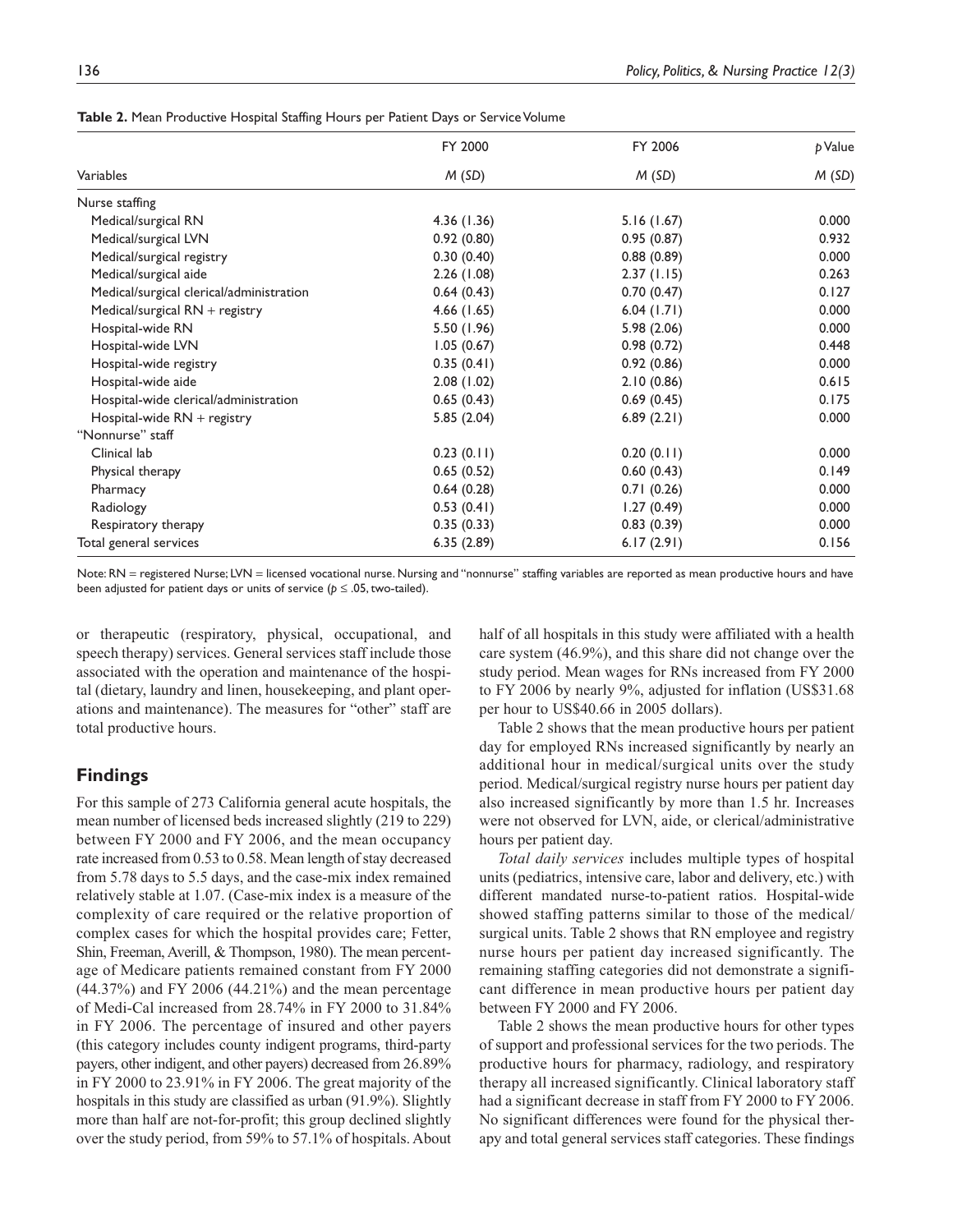**Table 3.** Comparison of Medical/Surgical Total RN Staffing Categories in FY 2000 and FY 2006

| FY 2000             | FY 2006           |
|---------------------|-------------------|
| $11.4\%$ (n = 31)   | 48.0% $(n = 131)$ |
| 53.9% ( $n = 147$ ) | 43.2% $(n = 118)$ |
| $34.8\%$ (n = 95)   | 8.8% $(n = 24)$   |
| $100\% (n = 273)$   | $100\% (n = 273)$ |
|                     |                   |

Note: Mean productive hours per patient day is indicated as (mph/pd). The reference category reflects a general estimate of the medical/surgical nurse-to-patient ratio of 1:5 by using mean productive hours per patient day with the calculation: 24 hr divided by mph/pd = number of patients per nurse. If mph/pd were 4.0 then the nurse-to-patient ratio would be 1:6 (24  $\div$  4 = 6), 5.0 mph/pd would be 1:4.8, and 6.0 mph/pd would be 1:4.

fail to support the speculation and widely held concern (Feder, 2003; Robertson, 2004; Seago, Spetz, Coffman, Rosenoff, & O'Neil, 2000; Service Employees International Union [SEIU], 2009; Spetz, 2004) that hospitals would "trade off" these staff to increase RN staffing.

Medical/surgical total RN baseline mean productive hours per patient day were categorized into three groups. The reference group was those hospitals staffing at approximately the medical/surgical minimum 2004 standard of 1:6 nurse-topatient ratio (which changed to 1:5 in 2005). It was calculated by dividing 24 hr by the mean productive hours per patient day. This calculation provides an estimate of the number of patients assigned to one nurse. If mean productive hours per patient day were 4.0 then the nurse-to-patient ratio would be 1:6, 5.0 mean productive hours per patient day would be 1:4.8, and 6.0 mean productive hours per patient day would be 1:4. Using the reference group range of 4.0-6.0 mean productive hours per patient day allowed for the regulatory change in medical/surgical nurse-to-patient ratios between 2004 and 2005. Although this calculation can approximate mean productive hours with nurse–patient ratios, it is important to note that patient days may be more or less than 24 hr (hospital daily census is typically reported as the number of patients at midnight) and productive hours may include hours for nurses not providing direct patient care (which may result in higher estimates of nurse-to-patient ratios).

Hospitals staffing at the medical/surgical minimum nurseto-patient ratio were compared to hospitals with staffing below and those staffing above the minimum requirement. Table 3 shows that prior to the implementation of the staffing regulations nearly 35% of hospitals in this study were staffing below the minimum 1:5 medical/surgical nurse-topatient ratio, but by FY 2006 that percentage decreased to 8.8%. Nearly half were staffing in the top category by FY 2006. This suggests that the majority of hospitals in this study made an upward adjustment in their medical/surgical RN and registry mean productive hours per patient day in response to the nurse-to-patient ratio mandate. However, hospitals with nurse staffing below 4.0 mean productive hours per patient day had a significantly larger change in

mean productive hours than did hospitals with average mean productive hours per patient day (approximately 5 mean productive hours per patient day) in FY 2000. Hospitals staffing above 6.0 mean productive hours per patient day in FY 2000 changed their staffing less as compared with hospitals with average mean productive hours per patient day. These results indicate that hospitals that were not staffing near the 1:5 medical/surgical nurse-to-patient ratios in FY 2000 increased nurse staffing in response to the implementation of the minimum nurse staffing regulation that went into effect in 2004. The amount of increase depended largely on the level of staffing in hospitals before the ratios went into effect. In addition, registry nurses, who are a more expensive source of labor than regular employees, were used to move toward compliance with the staffing mandate.

#### **Discussion**

Three important conclusions are supported by this analysis. First, the mean productive hours per patient day of RNs and registry nurses in California hospitals increased between FY 2000 and FY 2006. Second, hospitals staffing above the minimum 1:5 nurse-to-patient ratio in FY 2000 increased their staffing by a smaller amount between FY 2000 and FY 2006 compared to hospitals staffing at or below the minimum 1:5 nurse-to-patient ratio. The findings also suggest that some of these hospitals may have decreased their staffing levels from FY 2000 to FY 2006. Third, unit-based support staff and other nonnurse staff mean productive hours per patient day or per service were not reduced.

These findings suggest most hospitals did make upward adjustments to RN staffing in response to the mandated nurseto-patient ratios, by increasing use of employee RNs and registry nurses. However, this adjustment did not decrease use of nonnurse staff who could have been vulnerable to cost reduction strategies. In the past, hospitals could reduce a significant portion of the operating budget by reducing nursing staff (Aiken, Clarke, & Sloane, 2000; Curran & Mazzie, 1995; Hadley, Zuckerman, & Iezzoni, 1996; McConnell, 2005; Walston, Burns, & Kimberly, 2000; Weiner, 2000). Because the mandated nurse-to-patient ratios generally preclude such an approach, unit-based support and nonnurse support staff could have become the new focus of such financial strategies. However, this reaction was not evident in the findings of this study.

This study adds to the body of knowledge about the impact of mandatory staffing ratios by identifying and describing changes in both medical/surgical total RN and nonnurse staffing before and after the implementation of the nurse-to-patient ratios legislation. The results of this study indicate that the legislation had the overall desired effect of increasing the number of nurses caring for acutely ill patients in California's general acute care hospitals; however, nearly 9% of hospitals in FY 2006 had mean productive nursing hours per patient day below 4, which would equate to a nurse-to-patient ratio greater than 1:6 and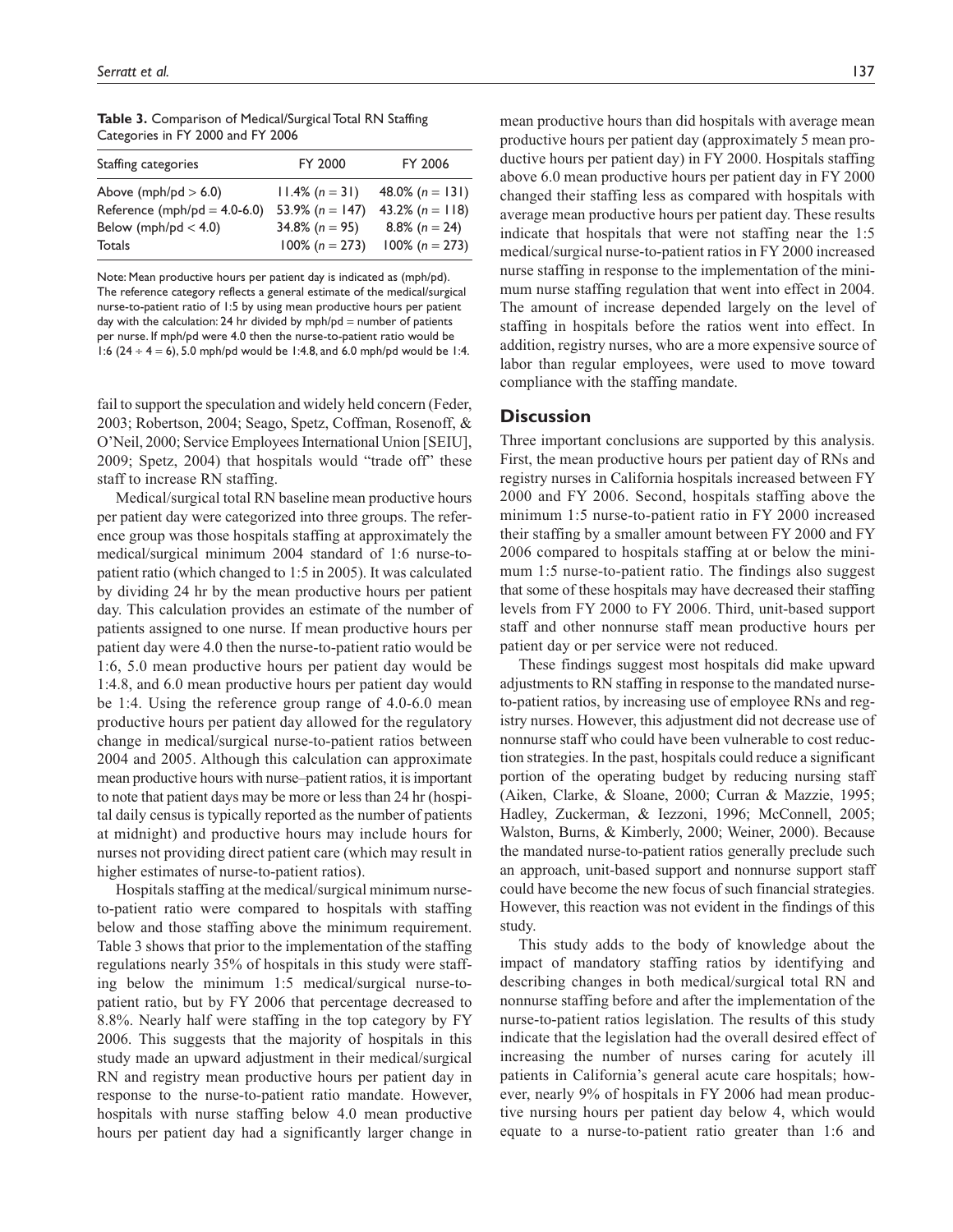suggests a lack of compliance with the mandated ratios. The findings of this study also suggest that some hospitals with nurse staffing levels above the minimum nurse-to-patient ratio requirements in FY 2000 decreased their total RN staffing in FY 2006. This indicates that one of the unintended consequences of the legislation may have been to create a staffing ceiling rather than the intended floor. That is, instead of hospitals using the ratios to set the minimum number of nurses required to care for patients then adjusting upward based on patient acuity, staffing is only set to meet the minimum requirements established by the ratios. In addition, registry nurses, which are a more expensive source of labor than regular employees, were used to move toward compliance with the staffing mandate. Hospitals that spend more money on expensive nurse labor may restrict their capacity to continue or expand services or improve technologies. Furthermore, unit-based and nonnurse support staff were not reduced to alleviate any financial stress the ratios may have caused to the hospitals and, in fact, increased for some staff categories. This is in contrast to qualitative findings reported by Spetz et al. (2009) in which several hospital executives reported that they reduced ancillary staff. It is possible that some hospitals did reduce their ancillary staff, but the overall trend for the hospitals in this study showed no decrease.

Results of this study reflect changes made in the second fiscal year after the legislation went into effect. As this study looks at early results after the implementation, further research is needed to ascertain long-term changes caused by this legislation. In addition, because the findings of this study did not substantiate anecdotal reports that hospitals reduced nonnurse staff, other strategies that may have been implemented for cost reduction should be explored. Economic theory suggests that hospitals experiencing increased expenditures in one category, in this case nursing personnel, may respond by reducing spending in others (Folland et al., 2009). Future research should examine other strategies related to maintaining sufficient operating margins that may have been implemented and any subsequent unintended consequences that resulted from these strategies.

As the focus of this study was on the changes in nurse and nonnurse staffing during the early implementation phase of the nurse-to-patient ratios, continued exploration of changes in staffing, both nurse and nonnurse, are needed to ascertain ongoing and long-term staffing changes wrought by the nurse-to-patient ratio legislation. A publically available statewide data source that provided staffing hours for direct patient care activities at the individual unit level, by shift, for each hospital, utilizing a calendar year time period, would provide a richer source for future staffing studies. Questions remain as to the effect nurse-to-patient ratios have had on patient outcomes and the quality of care being delivered in California hospitals. Further studies must be conducted that assess the impact this policy has had on the changes in quality of care that may be associated with nurse staffing increases.

#### **Limitations**

The Hospital Annual Financial Disclosure Report is one of the best sources for California hospital staffing data because it includes nurse and nonnurse staffing data at the cost center level (medical/surgical, pediatrics, intensive care, etc.) that is superior to hospital-wide aggregated data. However, the data are aggregated by fiscal year and by type of unit rather than being reported for each shift and each individual unit. Thus they do not allow us to determine compliance with the nurse-to-patient ratios (since the regulations require staffing ratios to be calculated for each shift and at the unit level). Although mean productive hours can be loosely equated with nurse-to-patient ratios, it is important to note that productive hours (as reported to OSHPD) include time nurses spend in educational activities, meetings, and non-patient-care-related tasks of the unit. Also, some nurses who do not provide direct patient care (charge nurses, infection control nurse, nurse educators, etc.) may be included in productive hours (Spetz et al., 2008). If this is the case, the measure of mean productive hours per patient day would overestimate the number of nurses per patient in this study.

Another limitation arises because the data are reported by type of unit. Many hospitals may have more than one medical/surgical unit, and the aggregated total of mean productive hours may not represent any single unit well. One medical/surgical unit may be staffed higher whereas another medical/surgical unit in the same hospital may be below the minimum nurse-to-patient ratio, but the aggregate data might indicate a 1:5 nurse-to-patient ratio on medical-surgical units. As these are annually reported data it is not possible to determine unit-to-unit, shift-to-shift or "at all times" differences required by the regulation (Spetz et al., 2008).

An additional limitation of this study is that data were not available for every California general acute care hospital for both FY 2000 and 2006. Hospitals were eliminated from the study due to a lack of matching pre– and post–Hospital Annual Financial Disclosure Reports (*n* = 23), had less than 30 adult acute medical/surgical beds (*n* = 23), and failed to report mean productive hours for RNs and registry nurses for both time periods  $(n = 20)$ . Thus, generalization of these study findings to all California general acute care hospitals cannot be made.

#### **Declaration of Conflicting Interests**

The author(s) declared no potential conflicts of interest with respect to the research, authorship, and/or publication of this article.

#### **Funding**

The author(s) received no financial support for the research, authorship, and/or publication of this article.

#### **References**

Aiken, L. H., Clarke, S. P., & Sloane, D. M. (2000). Hospital restructuring: Does it adversely affect care and outcomes? *Journal of Nursing Administration*, *30*(10), 457-465.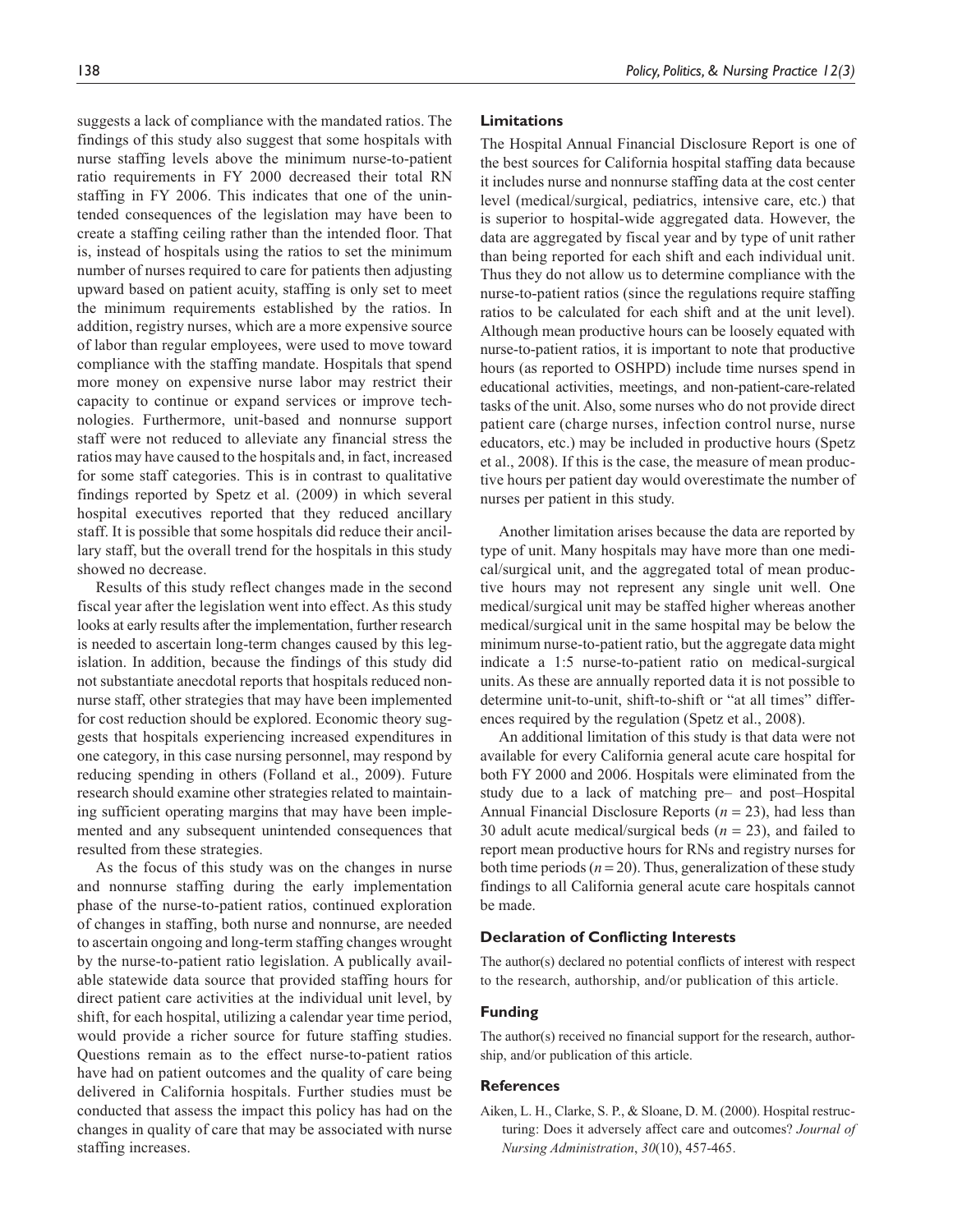- Aiken, L. H., Sloane, D. M., Cimiotti, J. P., Clarke, S. P., Flynn, L., Seago, J. A.,  $\& \dots$  Smith, H. L. (2010). Implications of the California nurse staffing mandate for other states. *Health Services Research*, *45*(4), 904-921.
- American Hospital Association. (2008). *Underpayment by Medicare and Medicaid fact sheet*. Retrieved from http://www.aha. org/aha/content/2008/pdf/08-medicare-shortfall.pdf
- American Hospital Association. (2011). *Trends in inpatient utilization in community hospitals, 1989-2009. Trend Watch Chartbook 2011*. Retrieved from http://www.aha.org/aha/trendwatch/chartbook/2011/table3-1.pdf
- Bolton, L. B., Aydin, C. E., Donaldson, N., Brown, D. S., Sandhu, M., Fridman, M., & Aronow, H. U. (2007). Mandated nurse staffing ratios in California: A comparison of staffing and nurse-sensitive outcomes pre- and post-regulation. *Policy, Politics & Nursing Practice*, *8*(4), 238-250.
- Congressional Budget Office. (2008). *Technological change and the growth of health care spending*. Retrieved from http://www .cbo.gov/ftpdocs/89xx/doc8947/01-31-TechHealth.pdf
- Curran, C. R., & Mazzie, S. A. (1995). *The effect of hospital restructuring on nursing: A report on findings from a survey of hospital chief nursing executives*. Chicago: APM.
- Donaldson, N., Bolton, L. B., Aydin, C., Brown, D., Elashoff, J. D., & Sandhu, M. (2005). Impact of California's licensed nurse– patient ratios on unit-level nurse staffing and patient outcomes. *Policy, Politics, & Nursing Practice*, *6*(3), 198-210.
- Feder, O. B. (2003, October 18). Stanford nursing levels studied. *San Jose Mercury News*.
- Fetter, R. B., Shin, Y., Freeman, J. L., Averill, R. F., & Thompson, J. D. (1980). Case mix definition by diagnosis-related groups. *Medical Care*, *18*(Suppl. 2), 1-53.
- Folland, S., Goodman, A. C., & Stano, M. (2009). *The economics of health and health care*. Upper Saddle River, NJ: Prentice Hall.
- Hadley, J., Zuckerman, S., & Iezzoni, L. I. (1996). Financial pressure and competition: Changes in hospital efficiency and costshifting behavior. *Medical Care*, *34*(3), 205-219.
- Kaufman, N. S. (2011). Changing economics in an era of healthcare reform. *Journal of Healthcare Management*, *56*(1), 9-13.
- Kuehl, S. (n.d.). *Assembly Bill 394, Chapter 945, California Statutes of 1999, Section 1, subsection (c)*. Retrieved from ftp://leginfo. public.ca.gov/pub/99-00/bill/asm/ab\_0351-0400/ab\_394\_ bill 19991010 chaptered.html
- McConnell, C. R. (2005). Larger, smaller, and flatter: The evolution of the modern Healthcare organization. *The Health Care Manager*, *24*(2), 177-188.
- McCue, M., Mark, B., & Harless, D. W. (2003). Nurse staffing, quality, and financial performance. *The Journal of Health Care Finance*, *29*, 54-76.
- Newhouse, J. P. (1992). Medical care costs: How much welfare loss? *Journal of Economic Perspectives*, *6*(3), 3-21.
- Office of Statewide Health Planning and Development. (2005). *OSHPD glossary of hospital financial data items*. Retrieved from http://www.oshpd.ca.gov/hid/Products/Hospitals/AnnFinanData/HAFDDoc2004.pdf
- Reinhardt, U. (1996). Spending more through "cost control": Our obsessive quest to gut the hospital. *Health Affairs*, *15*, 145-154.
- Robertson, K. (2004, May 7). New nurse law fails to cause emergency. *Sacramento Business Times*.
- Seago, J. A., Spetz, J., Coffman, J., Rosenoff, E., & O'Neil, E. (2003). Minimum staffing ratios: The California workforce initiative survey. *Nursing Economic\$, 21*(2), 65-70.
- Service Employees International Union. (2009). *A record of SEIU patient and community health advocacy in California*. Retrieved from http://www.nurseallianceca.org/assets/assetcontent/6ea0a9b0 b757-485d-9806-063d7f52713b/546bfa9e-94e2-495f-9d30- 54cc81f55e47/c503ec95-da68-43cc-a2f6-363fc2159c9d/1/ CA%20Nurse%20Alliance%20Patient%20Advocacy%20 final%203-12-09.pdf
- Spetz, J. (1999). The effects of managed care and prospective payment on the demand for hospital nurses: Evidence from California. *Health Services Research*, *34*(5), 993-1010.
- Spetz, J. (2001). What should we expect from California's minimum nurse staffing legislation? *The Journal of Nursing Administration*, *31*(3), 132-140.
- Spetz, J. (2004). California's minimum nurse-to-patient ratios: The first few months. *Journal of Nursing Administration*, *34*(12), 571-578.
- Spetz, J., Chapman, S., Herrera, C., Kaiser, J., Seago, J. A., & Dower, C. (2009). *Assessing the impact of California's nurse staffing ratios on hospitals and patient care* (Issue Brief). Oak Land: California Health Care Foundation.
- Spetz, J., Donaldson, N., Aydin, C., & Brown, D. S. (2008). How many nurses per patient? Measurements of nurse staffing in health services research. *Health Services Research*, May 5, 2008. (ahead of print)
- Walston, S. L., Burns, L. R., & Kimberly, J. R. (2000). Does reengineering really work? An examination of the context and outcomes of hospital reengineering initiatives. *Health Services Research*, *34*, 1363-1388.
- Weil, T. P. (2003). Hospital downsizing and workforce reduction strategies: Some inner workings. *Health Services Management Research*, *16*, 13-23.
- Weiner, C. L. (2000). *The elusive quest: Accountability in hospitals*. Hawthorne, NY: Aldine de Gruyter.

#### **BIOS**

**Teresa Serratt**, PhD, RN, is an assistant professor in the Orvis School of Nursing at the University of Nevada Reno. Her research focuses on health policy, nursing workforce and organizational analysis of economic and quality issues of acute care hospitals. As the Legislative Committee co-chair for the Nevada Nurses Association, she has worked on key state legislative initiatives that improve the work environment for nurses and the access to and quality of care for Nevadans.

**Charlene Harrington**, PhD, RN, is Professor Emeritus of Sociology and Nursing at the UCSF School of Nursing Department of Social & Behavioral Sciences where she is currently the principal investigator of the national UCSF Center for Personal Assistance Services funded by National Institute on Disability and Rehabilitation Research, the CalQualityCare website project for long term care